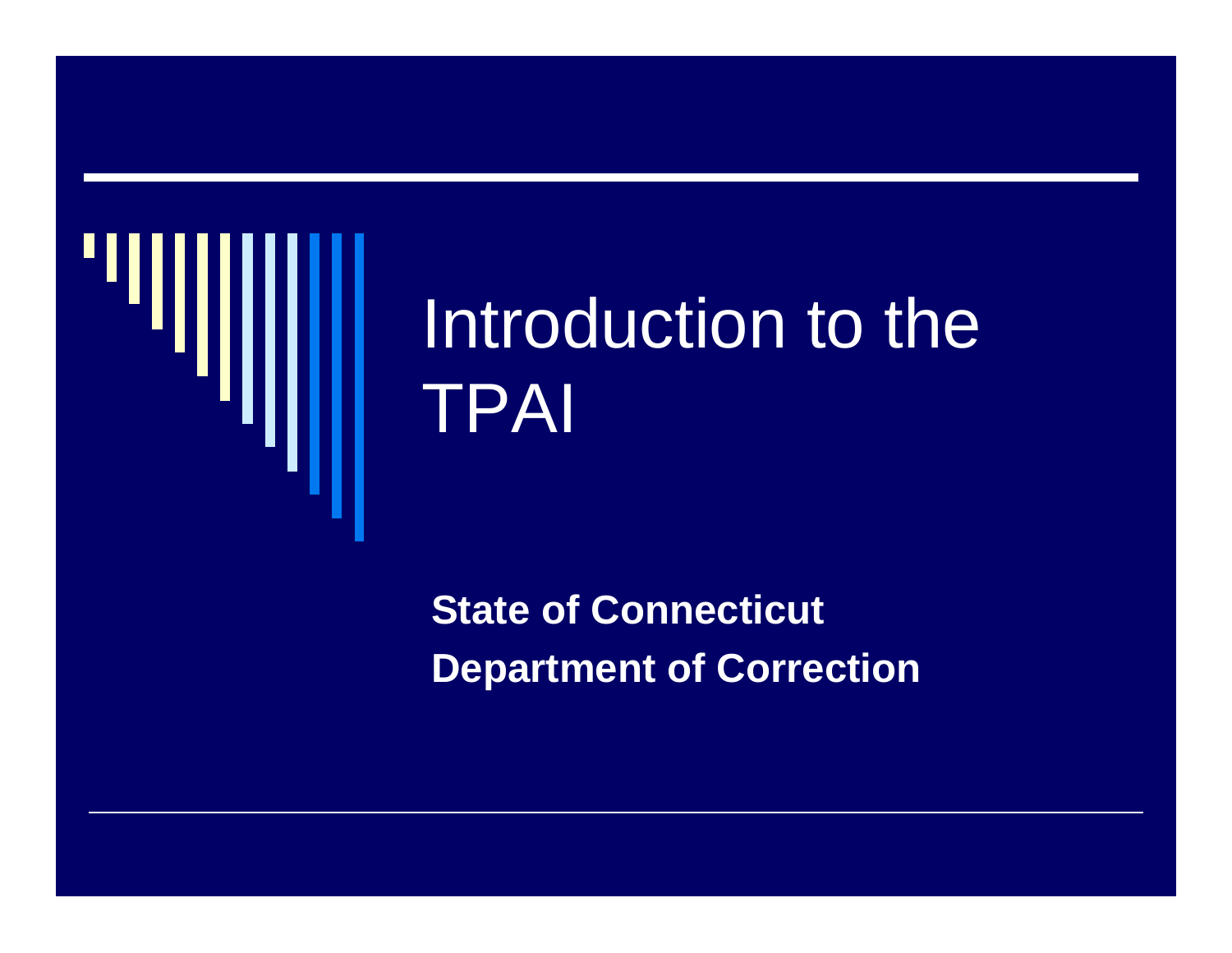#### Impetus Leading to the TPAI

- $\blacksquare$  DOC has had unacceptably high levels of waiting lists for its programs.
- □ DOC offers many programs to offenders, some addressing criminogenic needs, others not.
- $\Box$  A decision was made to identify and prioritize a limited number of core programs that addressed critical criminogenic needs.
- □ These priority programs should be evidencebased.
- □ This would free up space in core programs for higher-risk offenders and give us reasonable assurance that these efforts were having some effect.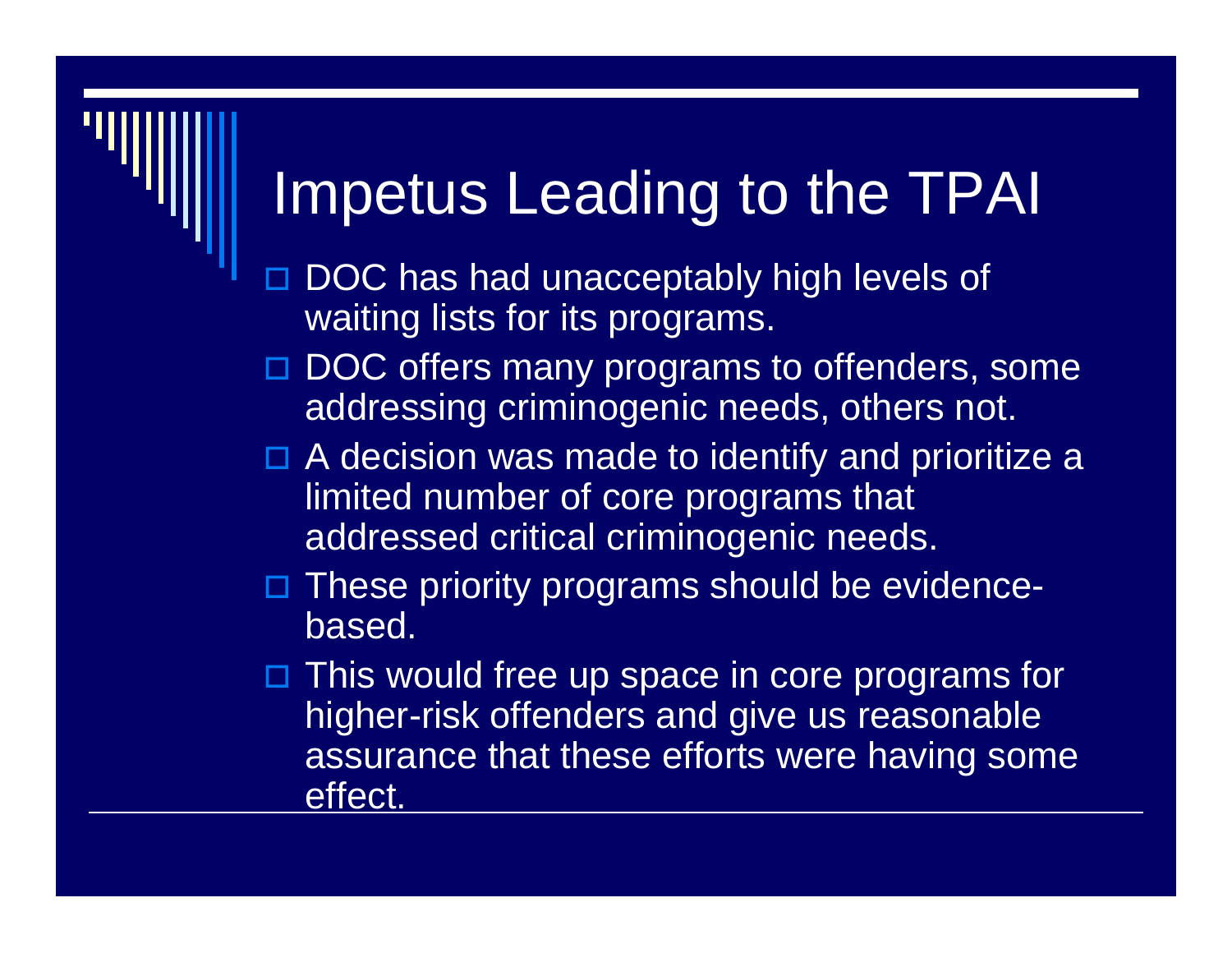### The Need for a Triage System

□ Systems such as Departments of Correction cannot provide all the assessments & programs it would ideally provide due to resource limitations.

□ A rational triage system needs to exist to allocate limited resources.

 $\Box$  A good place to start is by sorting inmates by level of risk of recidivating.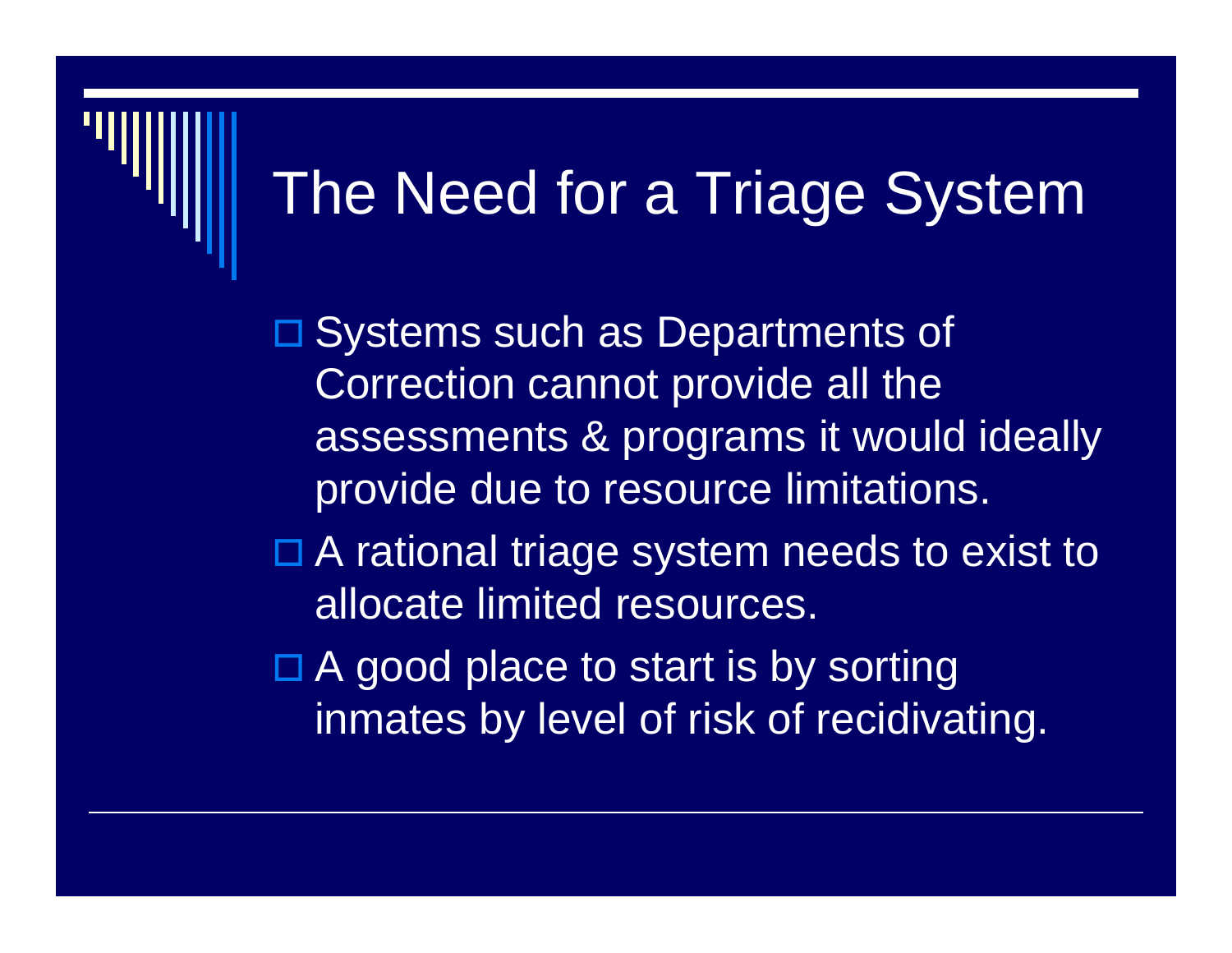#### Static Risk Assessment

□ A static risk assessment has advantages.

- Obviously based on the "risk principle."
- Easy to conduct
- Economical
- $\blacksquare$  Easy to validate its predictive ability on the particular population for which it will be used.
- □ All triage systems based on risk assessment are based on value assessments, not just scientific assessments.
	- Cutoffs are based on an assessment of what is acceptable risk given the reality of current resources.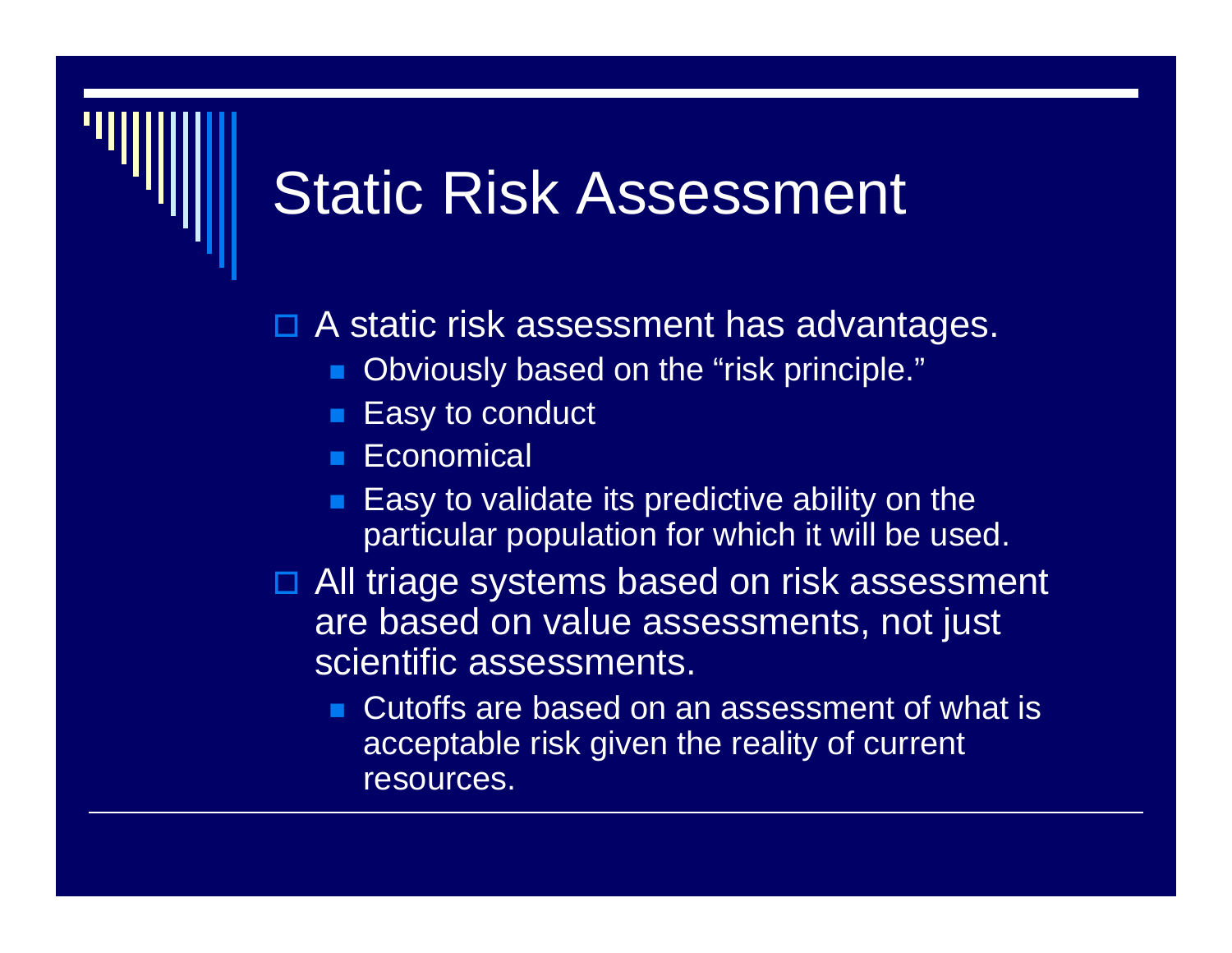

#### **A Simple Risk Assessment (Proxy for LSI-R)**

□ Age at first arrest

**Number of prior arrests** 

□ Current age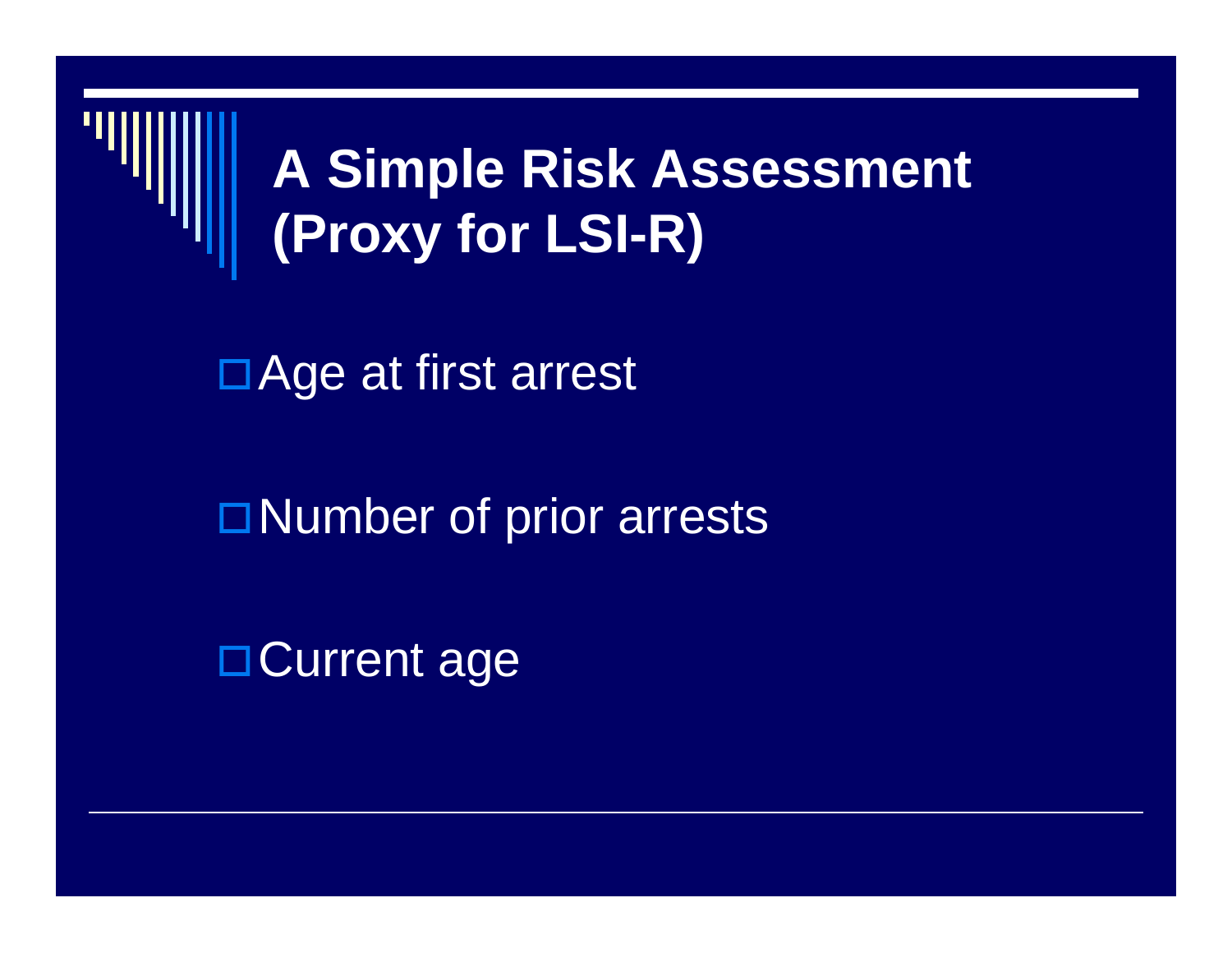### Treatment and Program Assessment Instrument

- $\blacksquare$  Initially based on the Pennsylvania DOC approach.
- $\Box$  Adapted to the availability and quality of data.
	- **Age @ sentencing to DOC**
	- **Age at first DOC movement**
	- Number of Adult Incarcerations (DOC)
	- **Gender**
	- Violation of CJ Supervision (DOC)
	- Convictions for Violence (Specified List)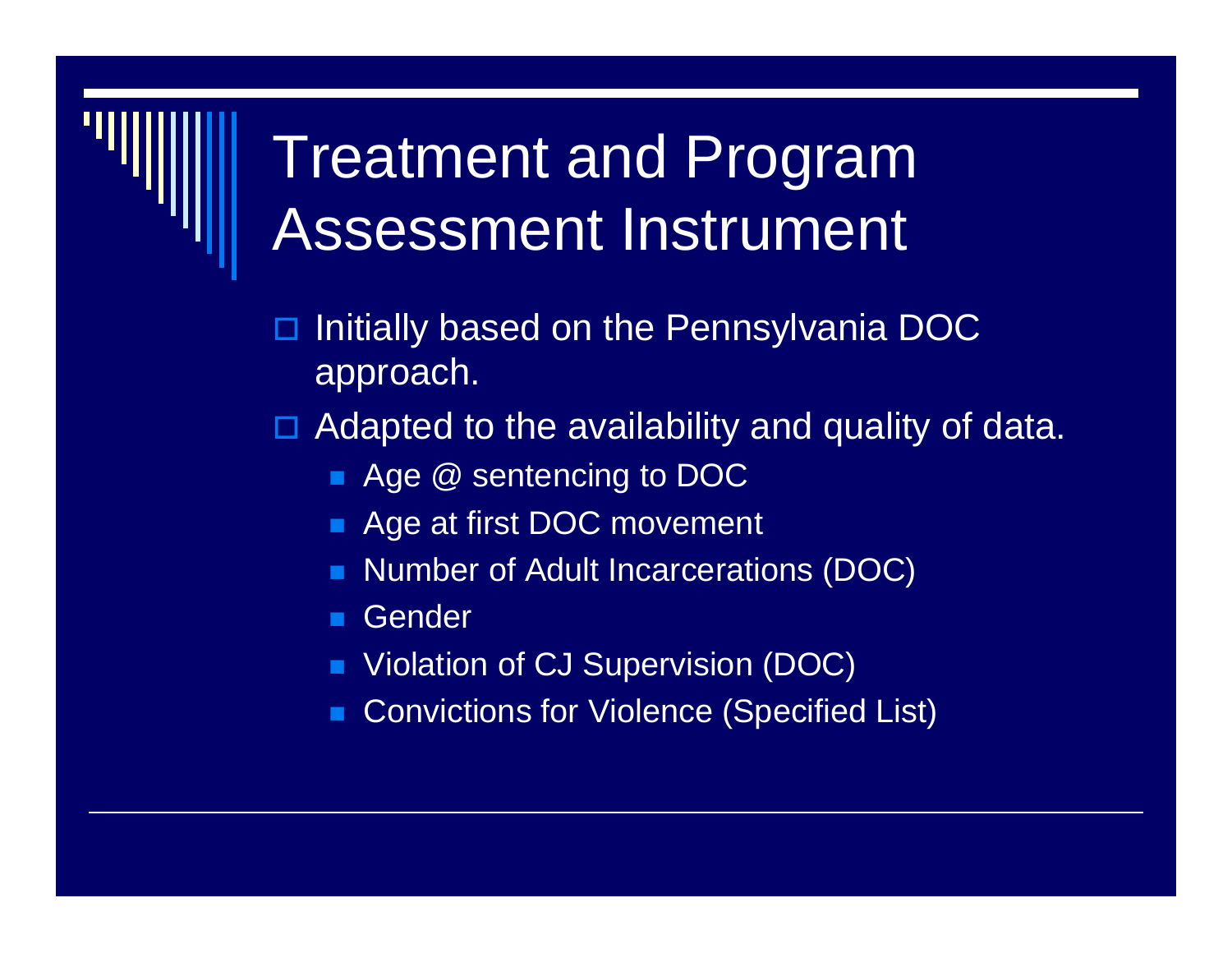# Scoring the TPAI

□ Age

- 50+ 0 points
- 40-49 1 point
- 25-39 2 points
- $\blacksquare$  < 25  $\,$  3 points
- □. Gender Male =  $1$ ; Female =  $0$ .
- $\Box$  Prior Adult Convictions 0-1 = 1; 2+ = 1.

 $\Box$  Any violent conviction = 1.

□ Age @ first Adult Conviction < 16 = 1.

 $\Box$  Violated CJ Supervision = 1.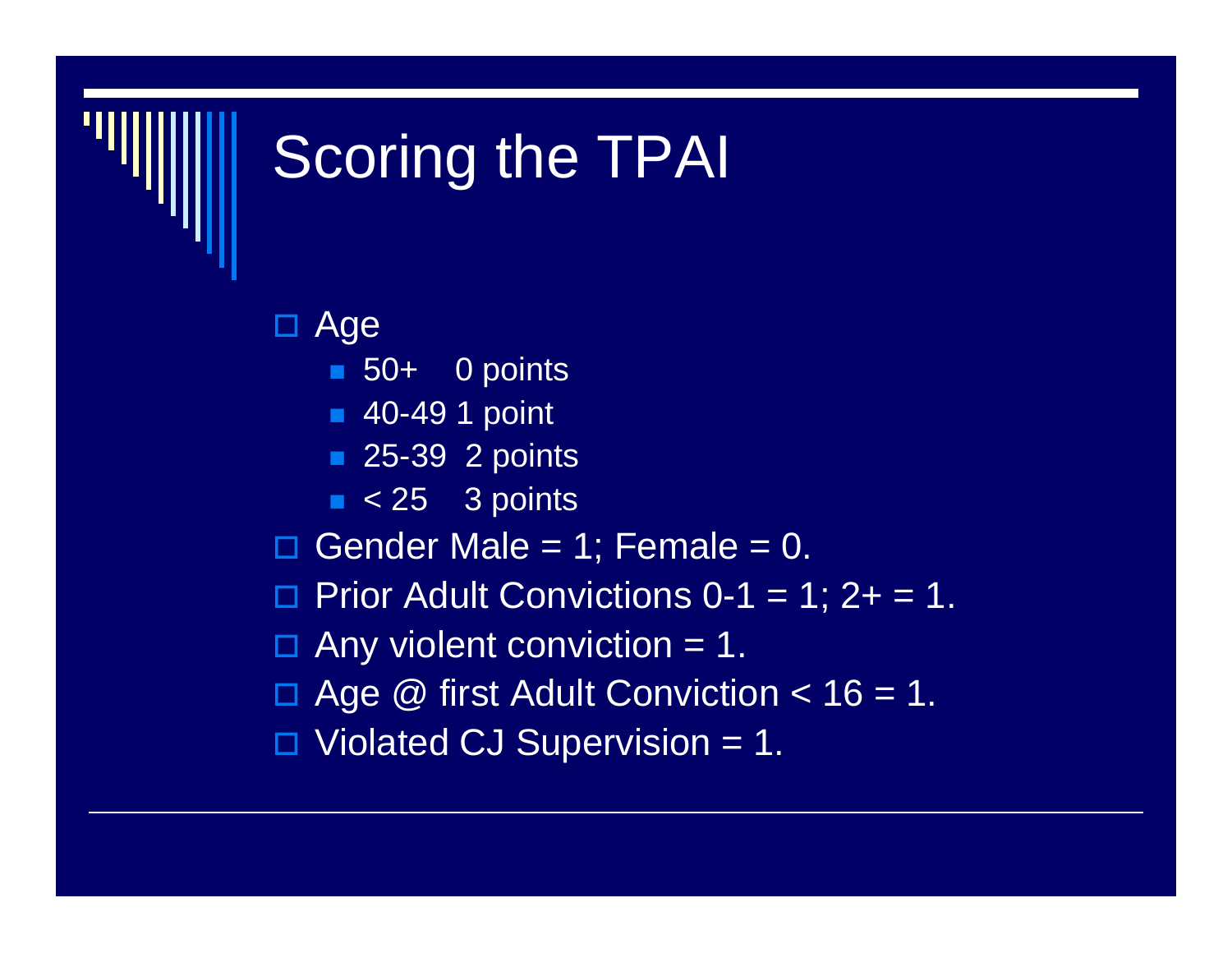### Validating the TPAI

□ The goal was to identify a group of individuals who recidivate at a considerably lower rate.

□ We also wanted to know if the TPAI also could identify a group of low risk female offenders.

 $\Box$  In addition we wanted to know if the TPAI would predict the commission of violent crimes.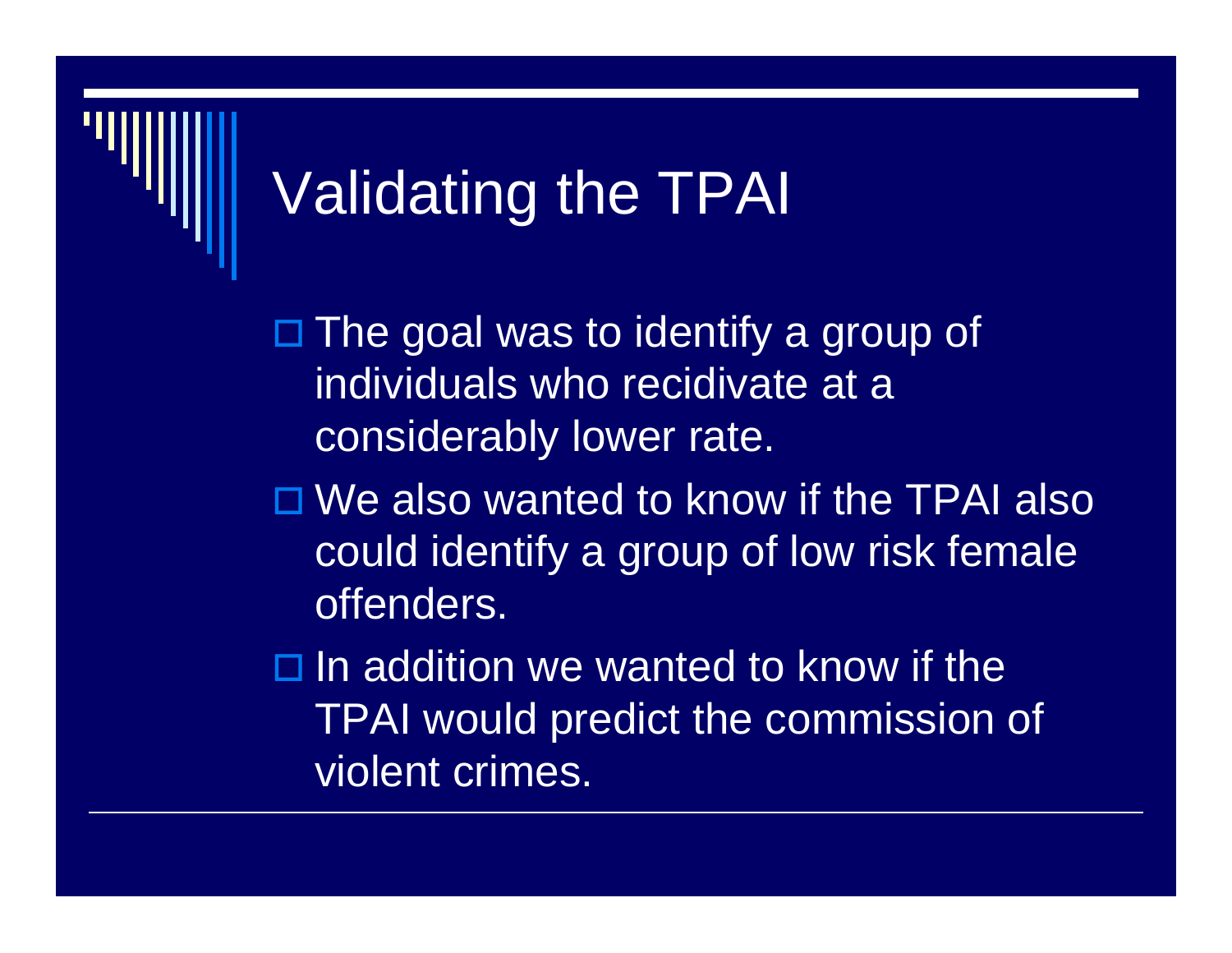# Rate of New Prison Sentence by TPAI Score



**Months since 2004 release**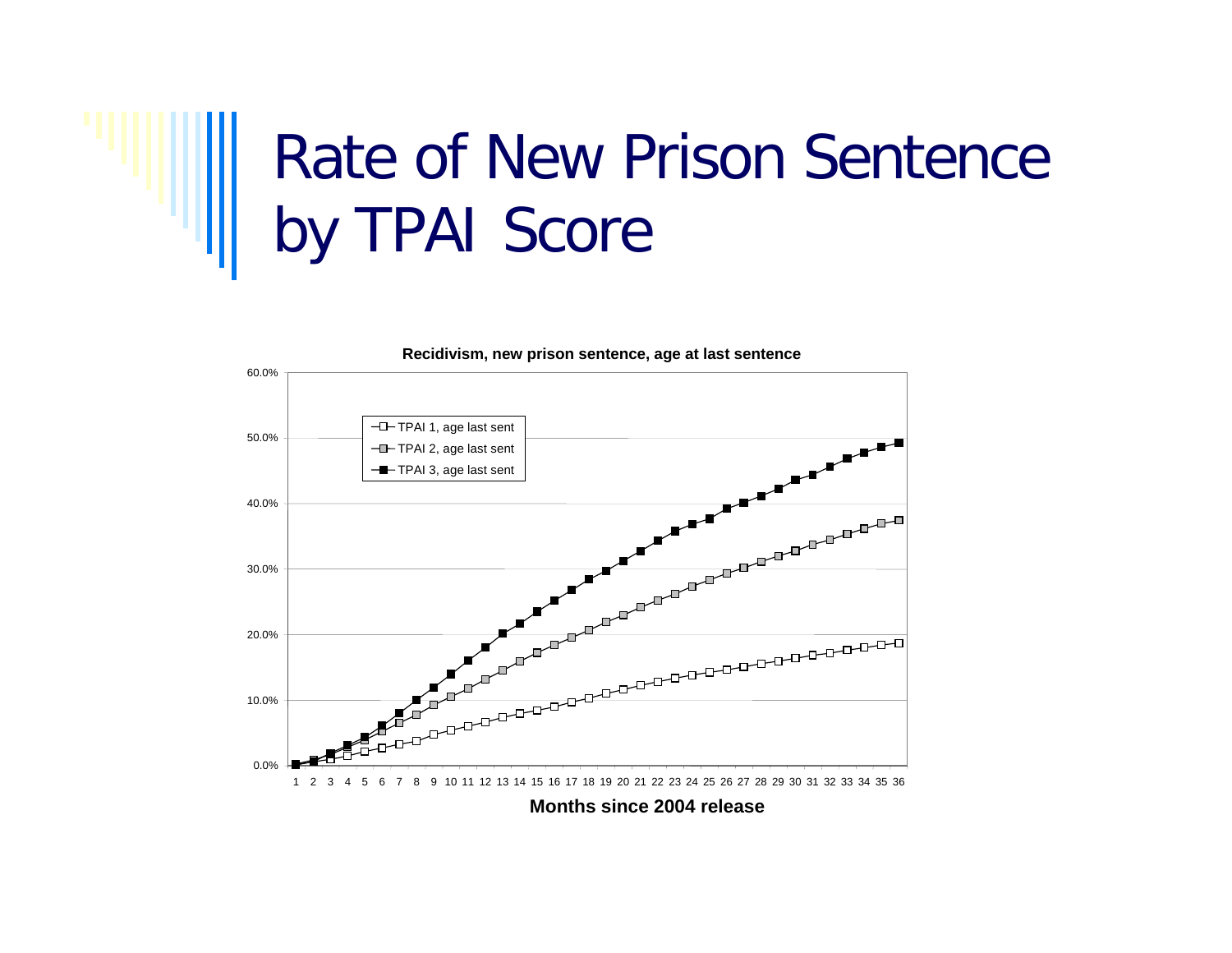### New Prison Sentence within 3 Years by TPAI Score

| <b>TPAI GROUP</b>    |       | n to<br><b>Prison</b> | $\%$  |
|----------------------|-------|-----------------------|-------|
| $\overline{1}$ (0-3) | 3456  | 647                   | 18.7% |
| $2(4-5)$             | 8499  | 3181                  | 37.4% |
| $3(6-8)$             | 4517  | 2225                  | 49.3% |
|                      |       |                       |       |
|                      | 16472 | 6053                  | 36.7% |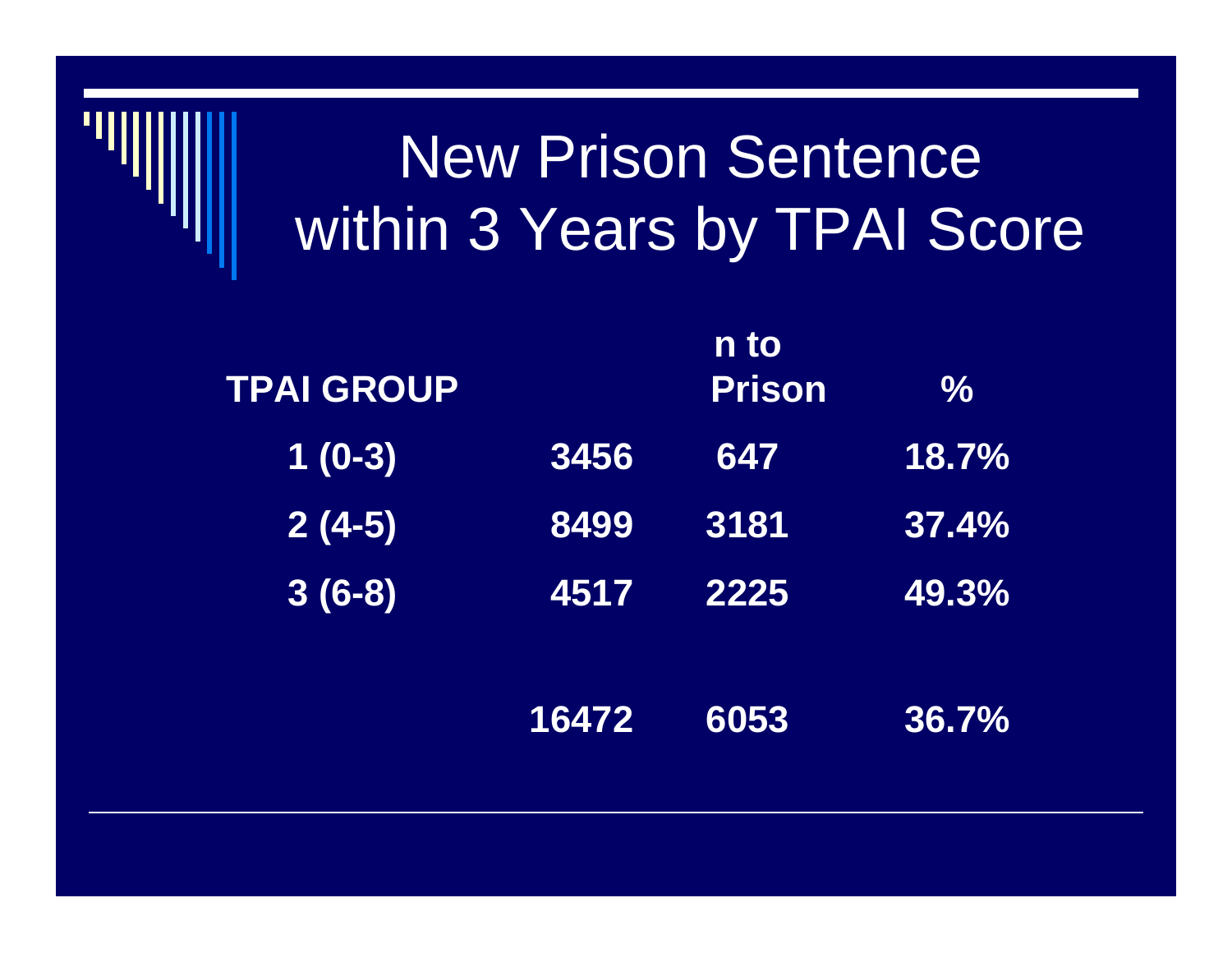# Timing, Programming, & **Treatment**

- $\Box$  Upon admission assessments need to be done to triage offenders into appropriate medical and mental health treatment.
- □ Sex offenders often require quite lengthy programming and such individuals need to be identified and moved into appropriate housing and programs relatively early due to both programming and security reasons.
- $\Box$  Offenders with limited proficiency in reading need to be educated in order to be able to participate in most programs that depend on reading ability.
- $\Box$  Providing some services far removed from release date may not be helpful. Substance abuse is an example.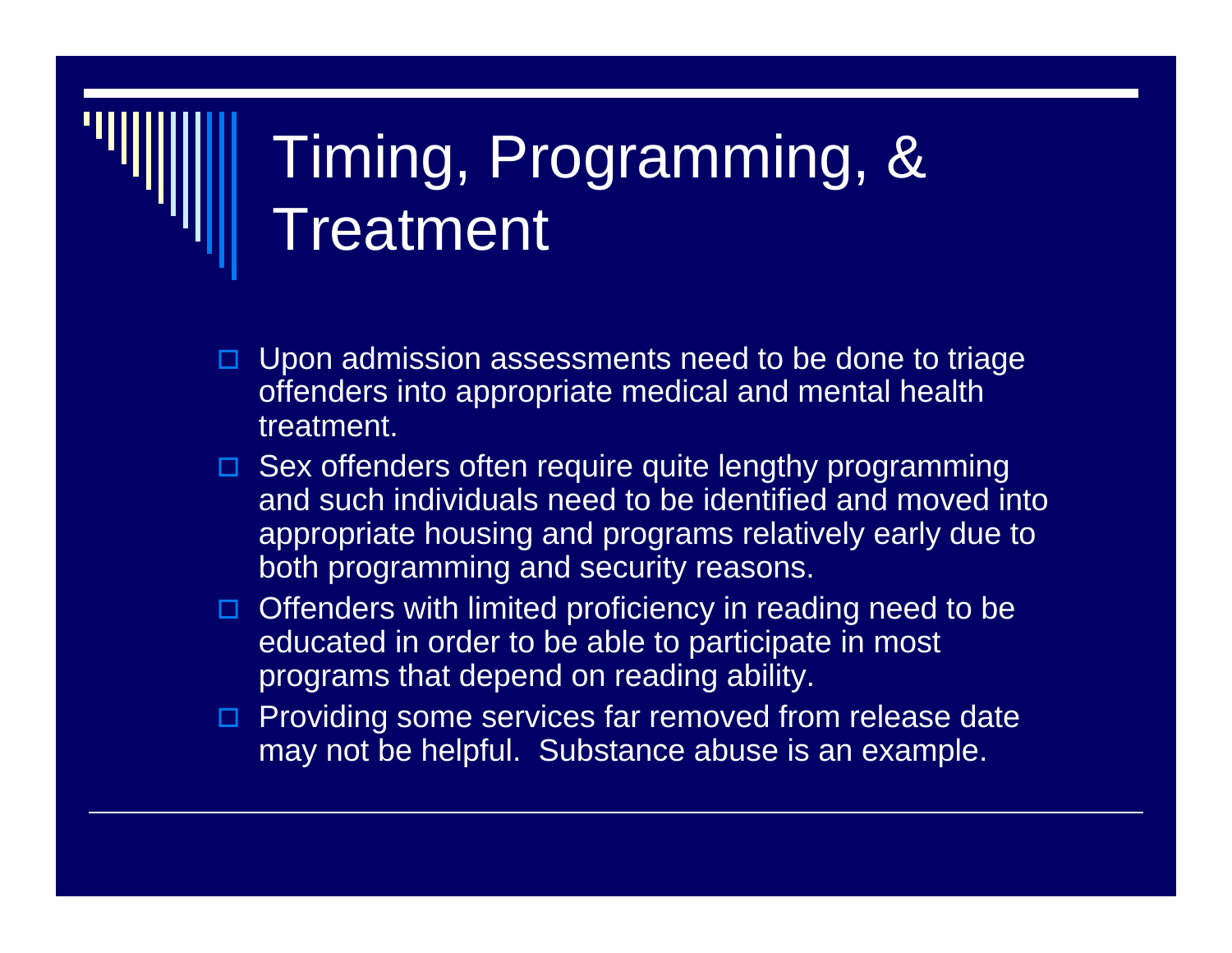### Assignment of Programs

□ The core programs have an assessment that will be used prior to a person's enrollment.

■ Exceptions now are DV and DOC Reentry Program.

□ Low-risk offenders will not go through the entire battery of assessments.

□ On the front-end of a period of incarceration, these assessments are of more prescriptive utility than the LSI-R.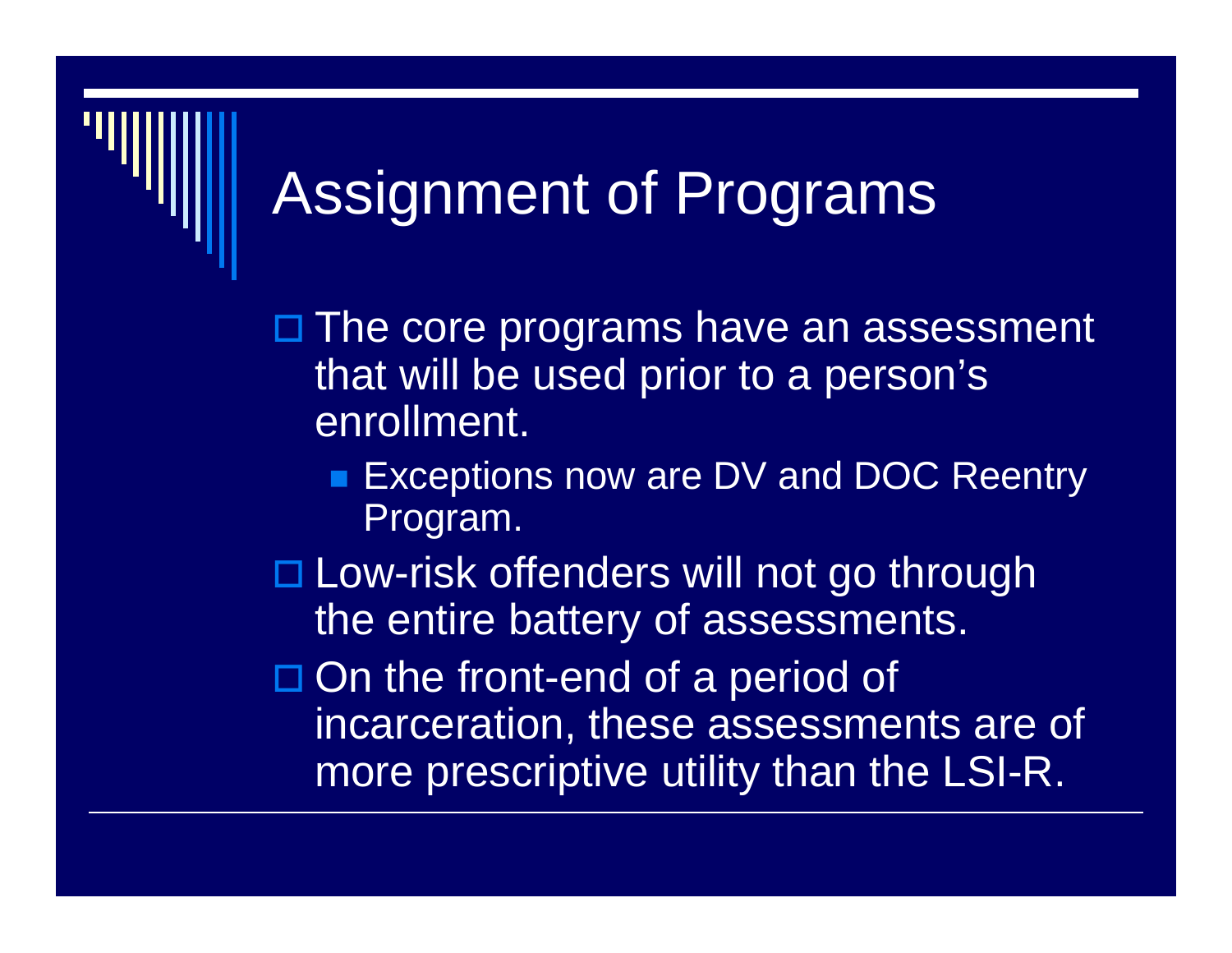### Core Programs for Males

**<u>D</u>Thinking for a Change □Anger Management □ Sex Offender Programs** □ Addiction Programs □DOC Reentry Program □ Education and Vocation Programs □Domestic Violence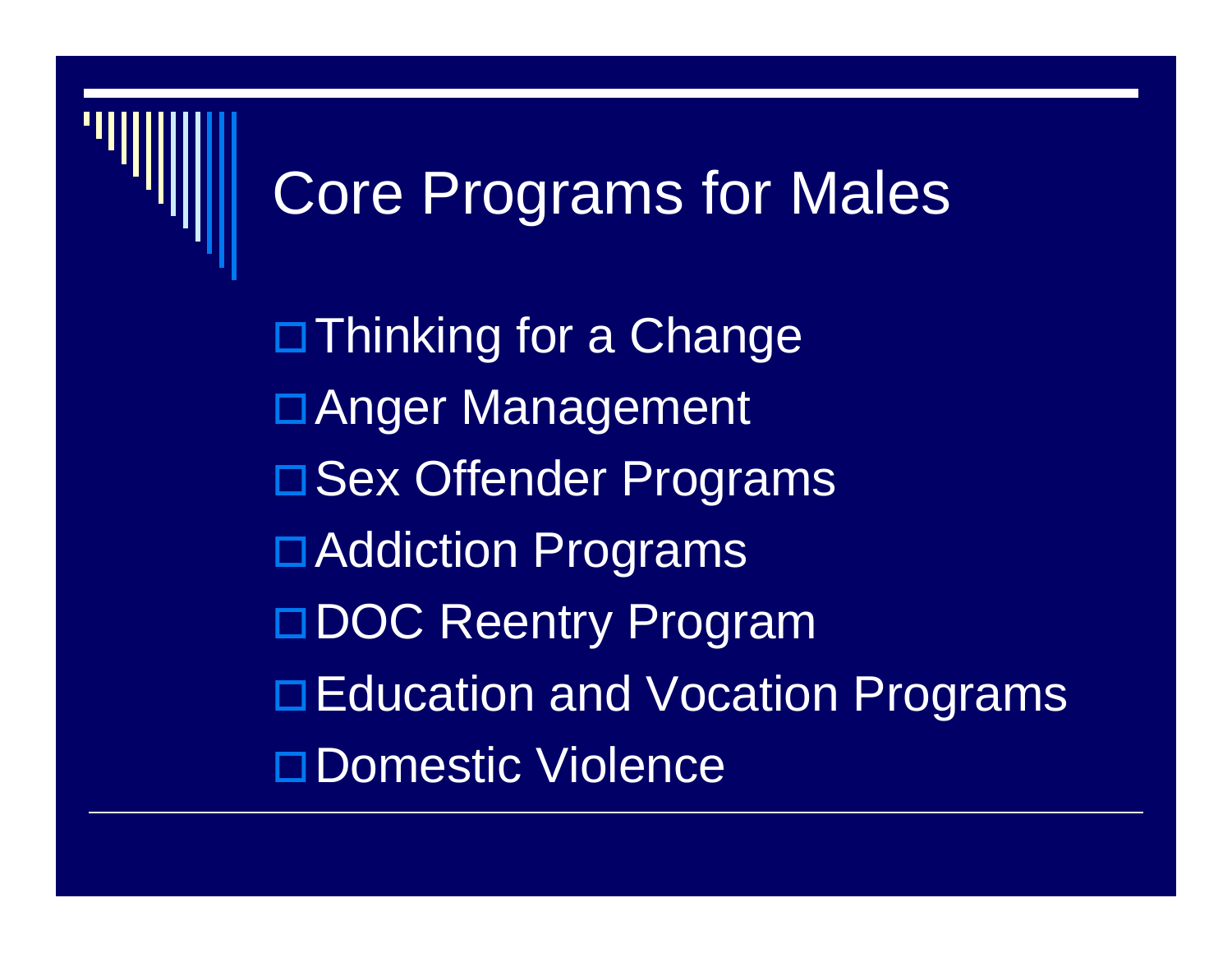### Validation of the TPAI

- $\Box$  In order to be of utility, the TPAI would have to be shown to predict recidivism. This is referred to as predictive validity.
- □ Arrest, conviction, and re-incarceration data are available for 14, 472 offenders who left DOC facilities in calendar year 2004.

■ Used a "first instance" methodology.

 $\Box$  In addition to the above it would also be helpful if the TPAI provided information about the probability of groups of offenders to recidivate with a violent crime.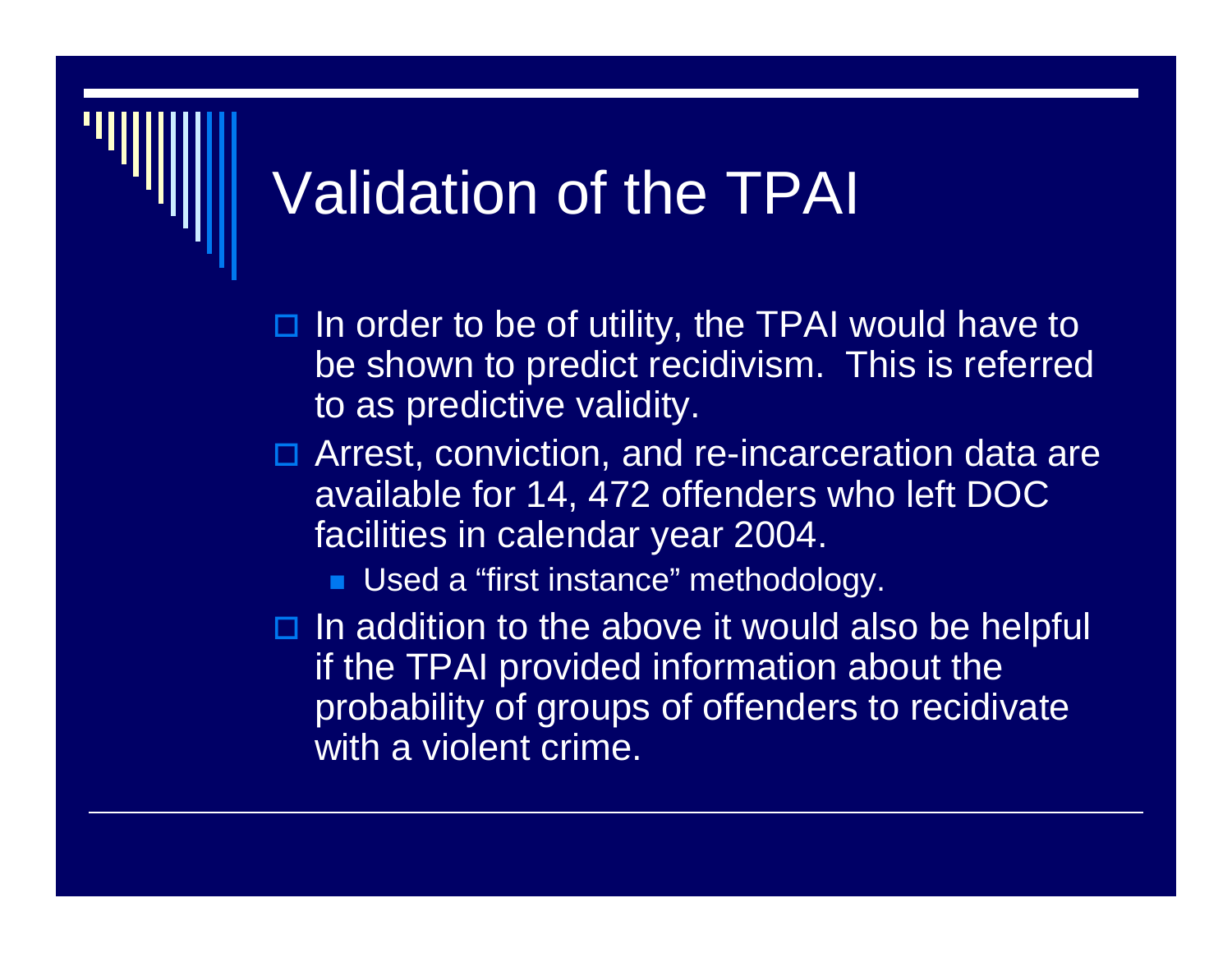

# Violence & the TPAI

| <b>TPAI Score</b>       | $\overline{\mathsf{n}}$ | <b>Violent Crimes</b>   | $\frac{0}{0}$ |
|-------------------------|-------------------------|-------------------------|---------------|
| $\boldsymbol{0}$        | 28                      | $\boldsymbol{0}$        | $0\%$         |
| 1                       | 283                     | 1                       | 0%            |
| $\mathbf{2}$            | 911                     | $\overline{\mathbf{5}}$ | $1\%$         |
| 3                       | 2234                    | 30                      | 1%            |
| 4                       | 3804                    | 133                     | 3%            |
| 5                       | 4695                    | 298                     | 6%            |
| 6                       | 3794                    | 333                     | 9%            |
| $\overline{\mathbf{7}}$ | 704                     | 97                      | 14%           |
| 8                       | 19                      | 4                       | 21%           |
| <b>Totals</b>           | 16472                   | 901                     | 5%            |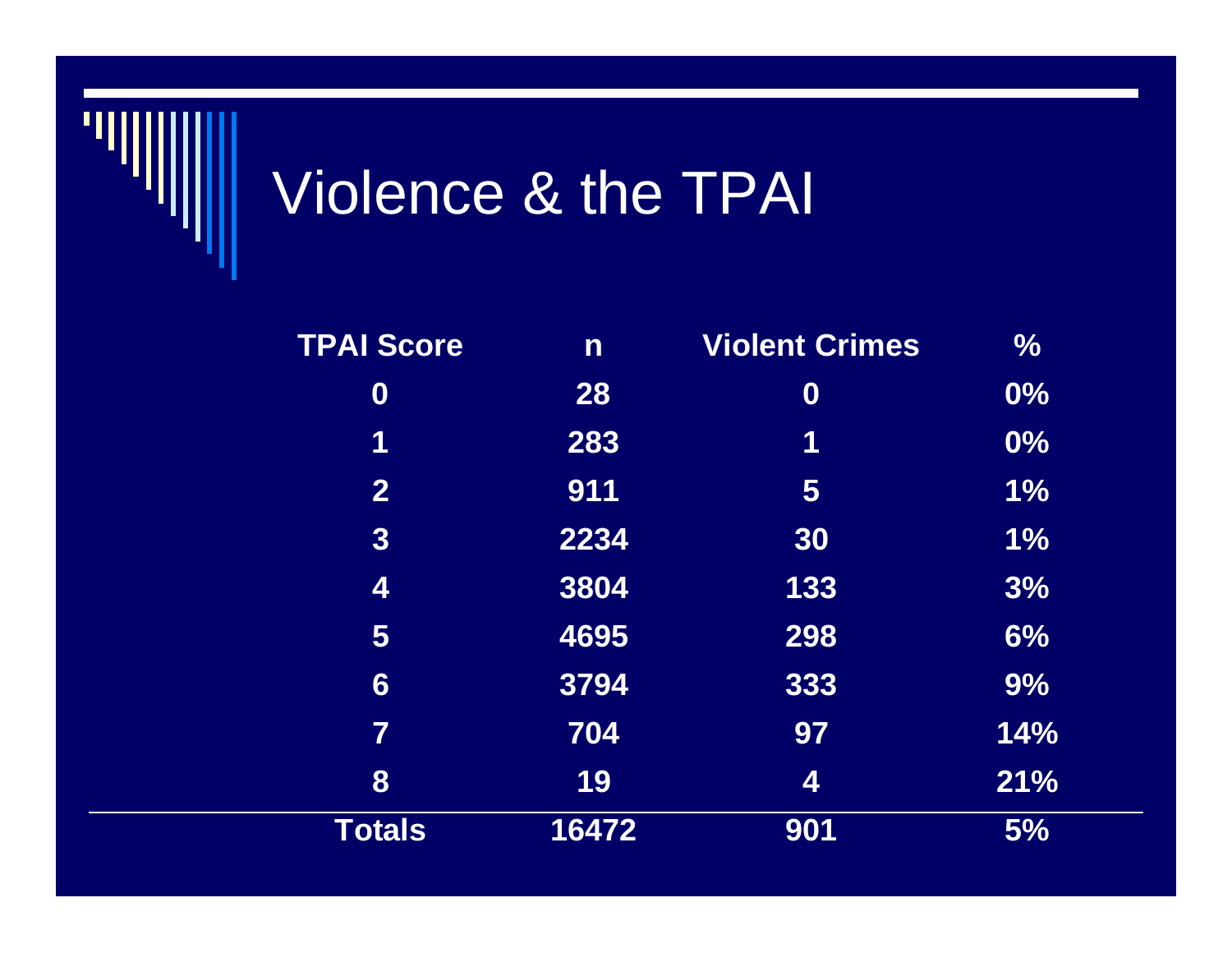#### Females & the TPAI

- **□ 54% fell into lowest risk group; for Males** this was 21%.
- $\Box$  Return for new offense = 19%.
- □ Considering only TPAI score of 0-2 reduces both risk and number.
- □ Therefore, the TPAI could be used as a triage tool for females.
- **□ But, is there something different about** females in prison to consider?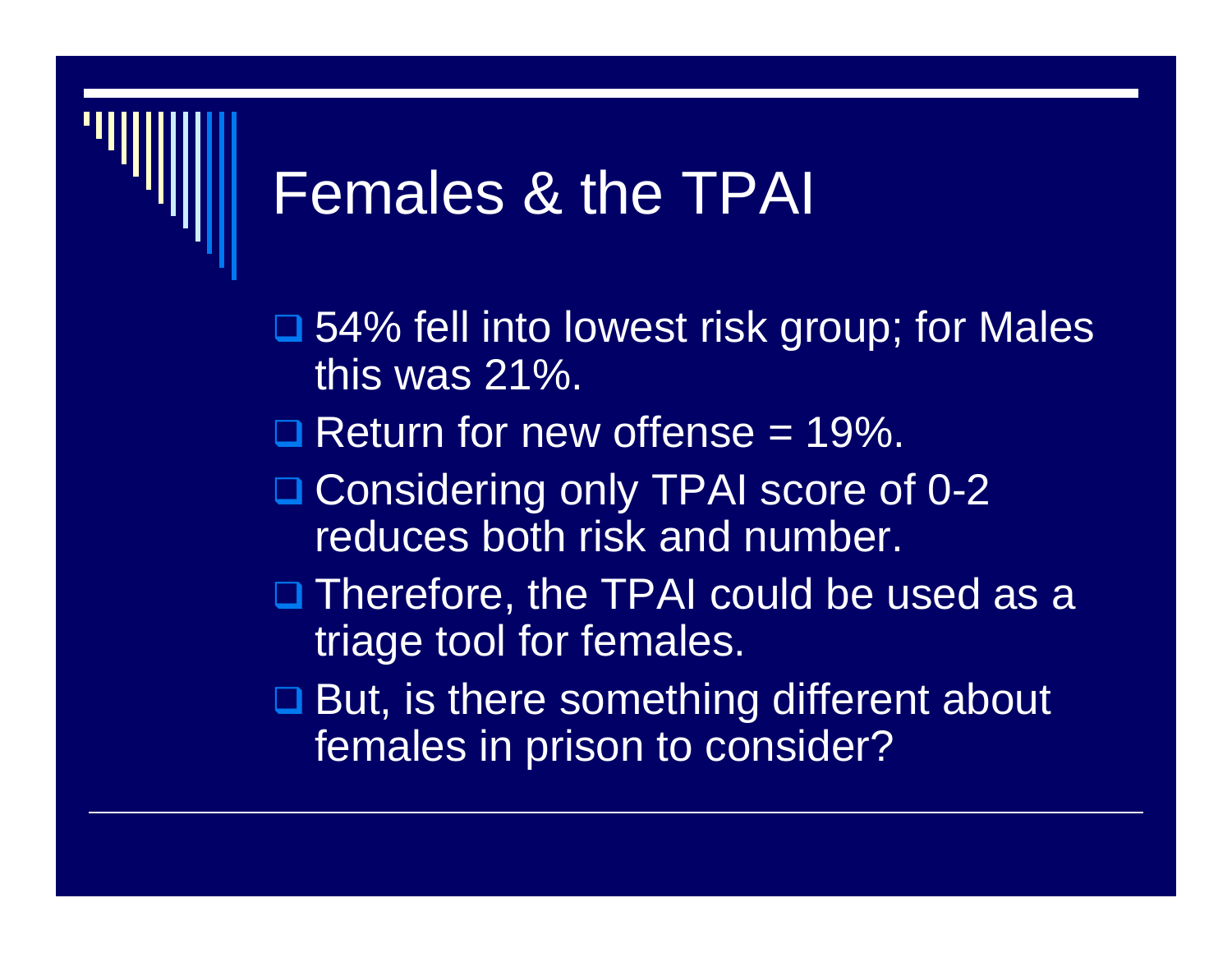#### Assessment for Females

- $\blacksquare$  Assessment of needs, especially mental health needs is in fact a predictor of institutional adjustment problems.
- □ Therefore, for females, a tool such as the LSI-R, may be of prescriptive utility.
- **□ Sentences are shorter and therefore more** could also have prescriptive utility related to reentry planning.
- □ LSI-R has a Gender Responsive Trailer and is under review now with the author.
- □ We are also in the process of modifying the current classification system for females.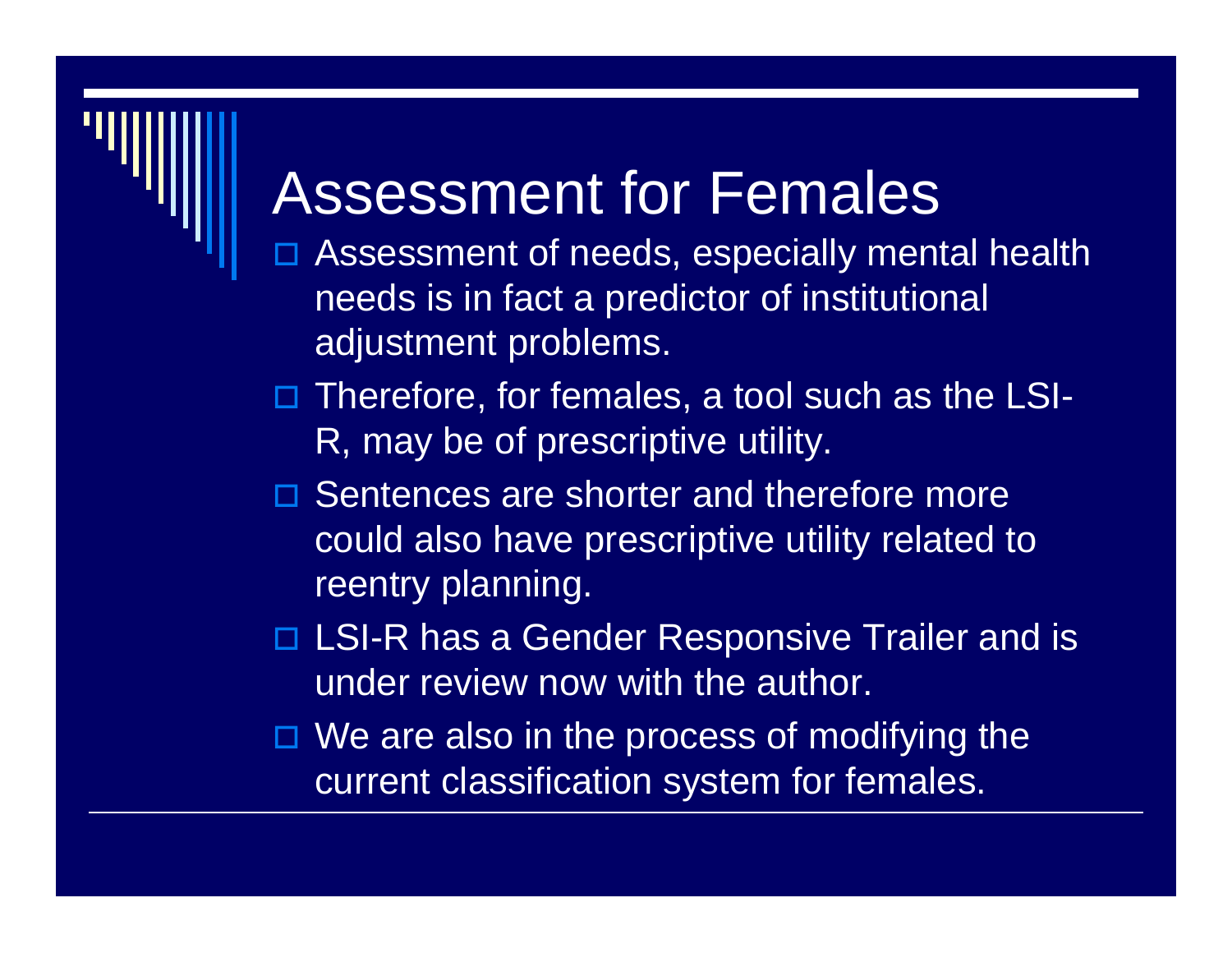### Using the LSI-R

 $\blacksquare$  As offenders are closer to release (1 year) there is increased utility in conducting the LSI-R.

- **Prescriptive utility in planning for release services** and supervision.
- **Integration of the LSI-R and Reentry Program.**
- □ LSI-R utility requires extensive training and quality assurance.
	- **Nalidity of scoring.**
	- **Case management training.**
	- Q.A. for both supervision & programming.
- $\Box$  Is something lost when the supervising agent does not conduct the LSI-R?